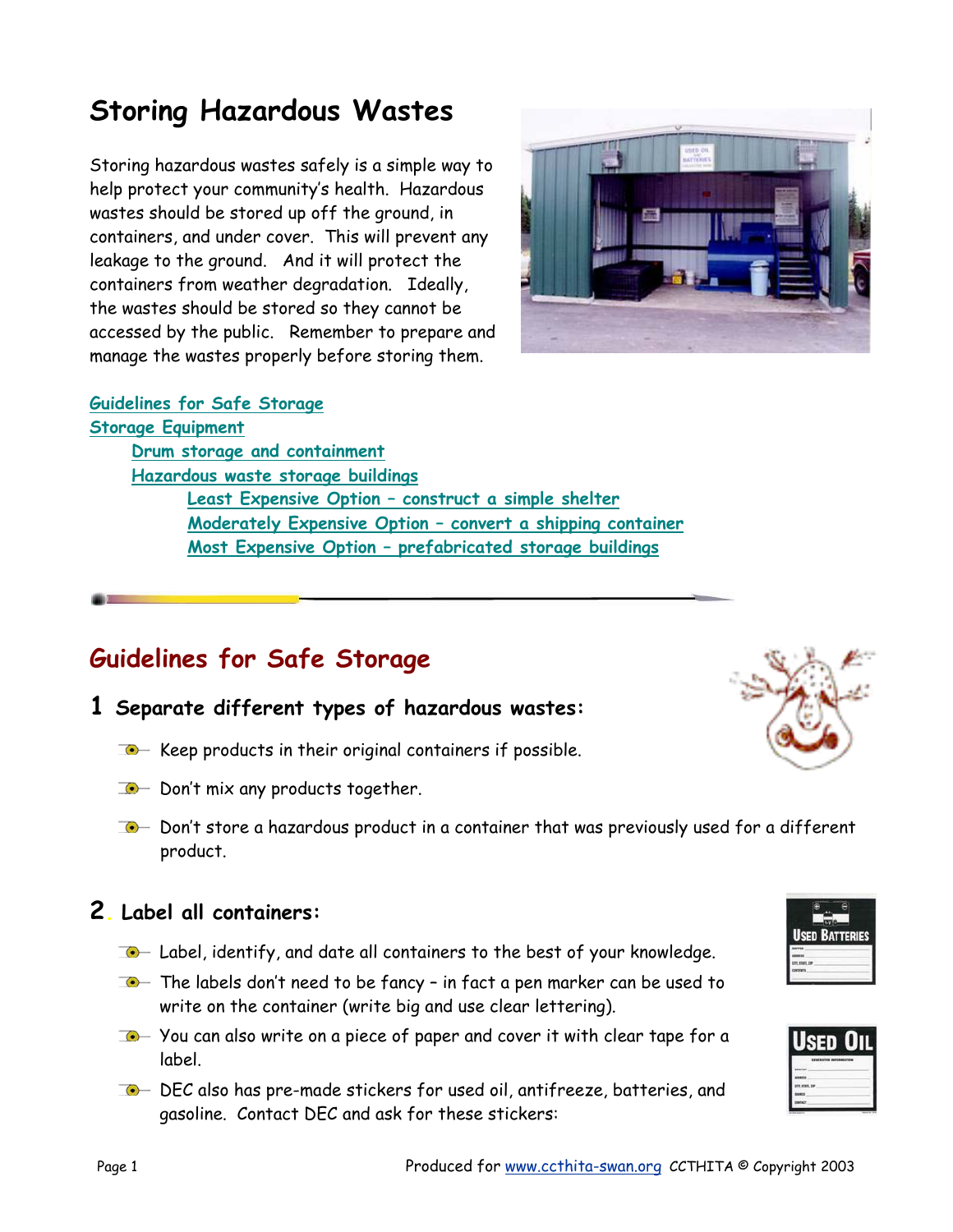**DEC** Deric Marcorelle 907 262-5210 x249 35390 Kalifornsky Beach Rd. Soldotna, AK 99669 Email: deric\_marcorell@dec.state.ak.us

 $\Box$  You can also see our website for a pre-made label which you can print out, cover with clear tape, and secure to your container.

# **3. Keep containers in good condition:**

- $\bullet$  Keep containers dry to prevent corrosion.
- $\Box$  If a container is beginning to corrode and/or leak, place the container into another sturdy container and label this new container.
- $\Box$  Check the containers regularly for deterioration. You can make the first day of each month a walk-through storage day.

## **4. Other storage tips:**

- $\Box$  Make sure lids and caps are sealed tightly.
- $\bullet$ Keep hazardous wastes away from sources of heat, spark, flame, or other ignition methods. This is especially important with flammable wastes and aerosol cans.



- $\bullet$ Store corrosive, flammable, reactive, and toxic products on separate shelves.
- $\Box$  Store wastes containing volatile chemicals in a well-ventilated area. Volatile chemicals are the usually the ones where the odor spreads out quickly from the container.

### **REMEMBER - IF YOU CAN SMELL IT, YOU ARE BREATHING IT**

# **Drum storage and containment**

Any container used to store hazardous wastes, such as a 55-gallon metal drum or a 5-gallon plastic bucket with a lid, should be:

- $\bullet$  In good condition,
- **C** Rust-free,
- $\bullet$  Free of holes, and
- Clean and free of water, dirt, rocks, rags and other trash**.**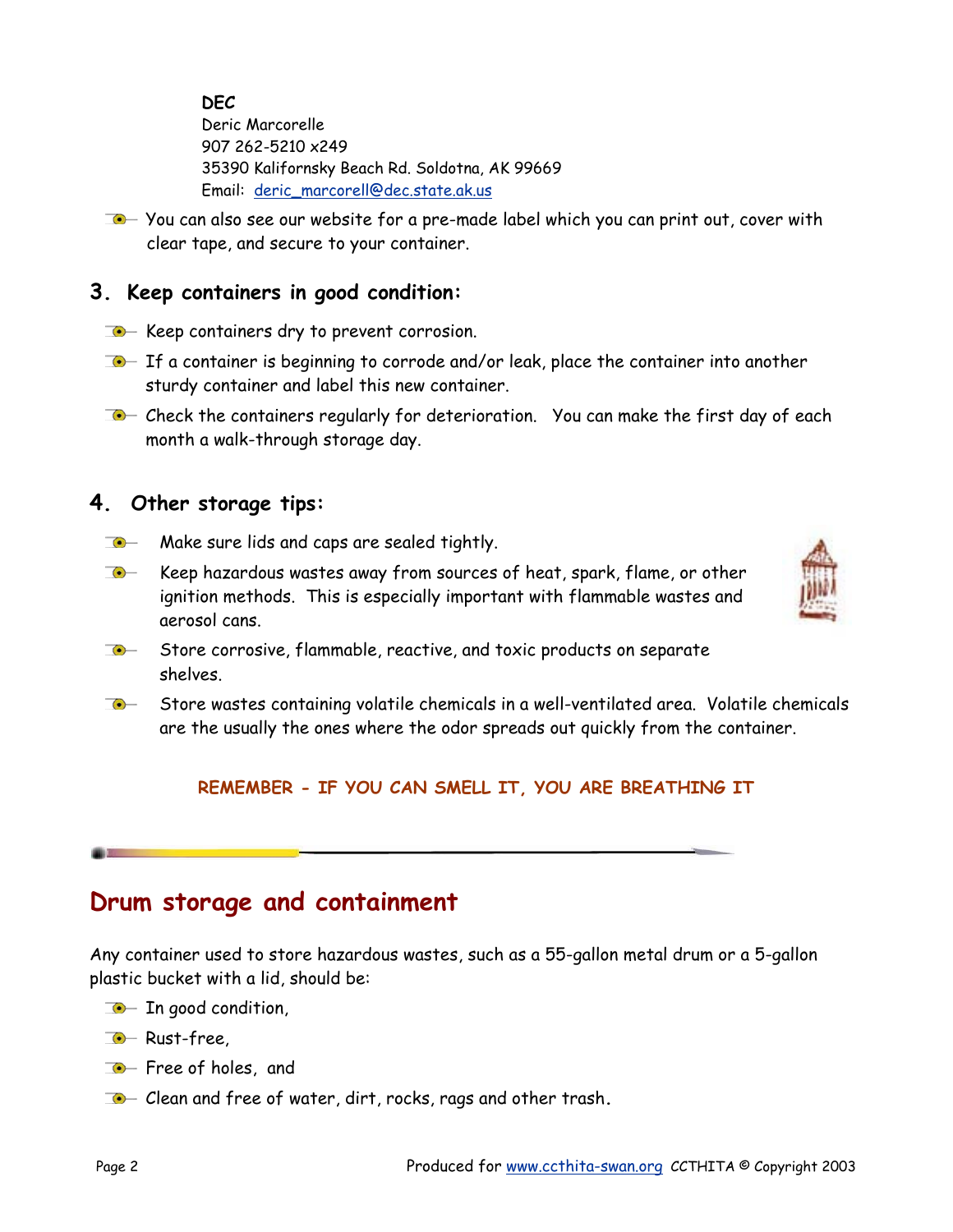### **NEVER MIX ANY HAZARDOUS WASTES TOGETHER— EVEN ONE DROP IS TOO MUCH**.

If your community is unable to store the hazardous wastes, it is very important that the containers are up off the ground (on tarps on wooden palettes) and are covered (with tarps or visqueen) to keep rain and snow melt out of the containers.





### **ONE OF THE SAFEST WAYS TO STORE HAZARDOUS WASTES IS IN SECONDARY STORAGE CONTAINERS**

**What?** Secondary containers hold containers that hold wastes. That way you have double insurance for your community.

**How much?** Stand-alone portable drum containers range from \$150 to \$800. You can purchase them from the companies listed below.



Four drum storage container with flip lids Single drum containment (also comes in 2-drum or 1- drum size)

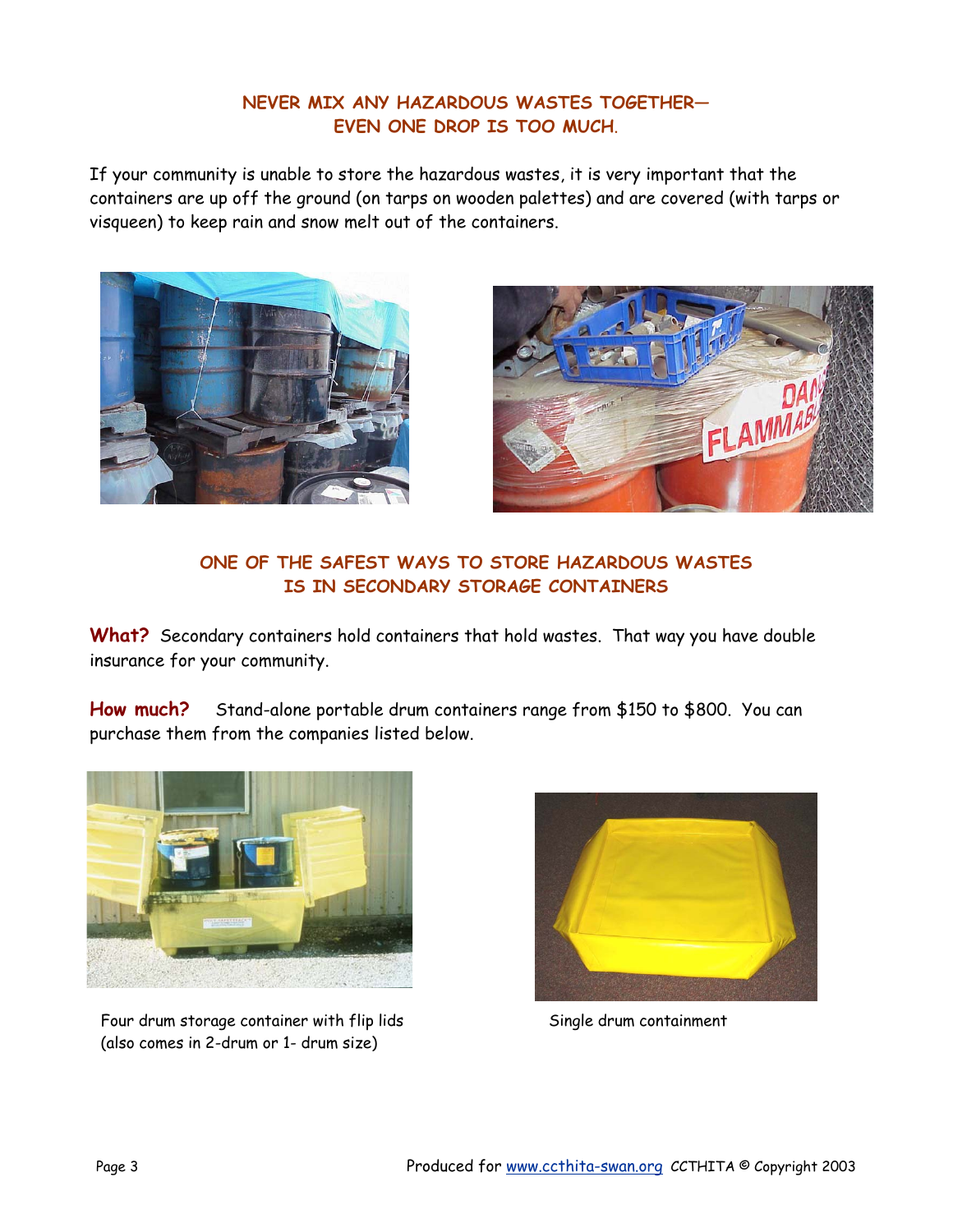### **Where?** The companies listed below all sell drum containment systems

### **Want more?** Check out the pictures below the company list for more examples

#### **Interstate Products, Inc**. www.interstateproducts.com 511 Interstate Court Sarasota, FL 34240

### **Denios, Inc**. www.thehazmatpro.com 7000 International Drive Louisville, KY 40258 Phone: 1 (502) 933-7272

Phone: 1 (800) 474-7294

#### **Lab Safety Supply, Inc**. www.labsafety.com

PO Box 1368 Janesville WI USA 53547-1368 Phone: 1 (800) 356-0783

#### **ASA industries, inc**. www.hazmatstorage.com

1520 South Grand Avenue Santa Ana, CA 92705 Phone: 1 (800) 314-8719

#### **New Pig** www.newpig.com

One Pork Avenue Tipton, PA 16684-0304 Phone: 1 (800) 468-4647





#### Here are some more examples of secondary drum containers:





Four drum containers with spill catchment bottom and flip down lids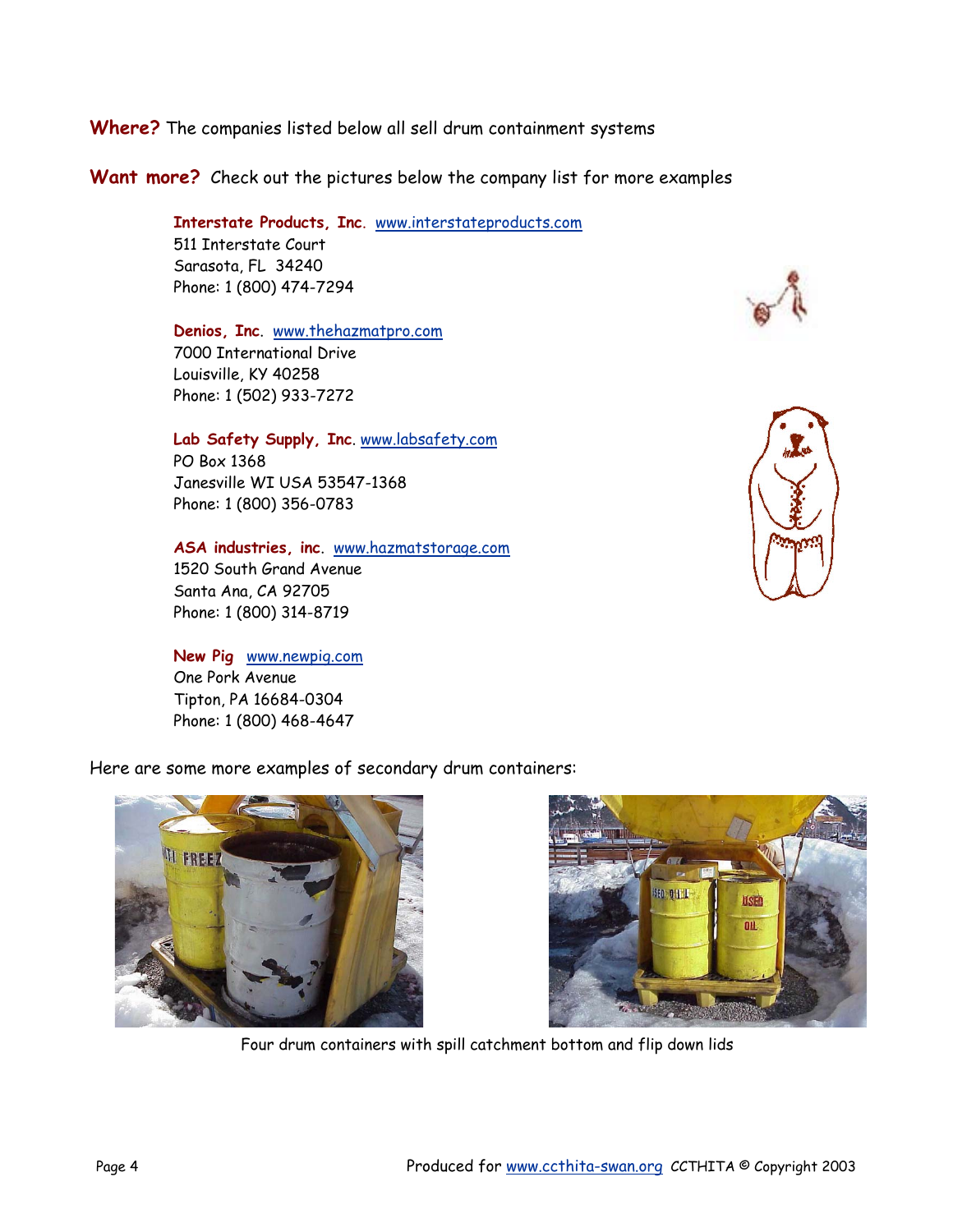**Fish totes** are available in many of our communities. They work as spill catchments for 55-gal drums and you can store and cover 5-gal drums and batteries.





Source: DEC

### REMEMBER – ONCE YOU USE A FISH TOTE FOR HAZARDOUS WASTES – DON'T USE IT FOR FISH (OR ANY OTHER FOOD) AGAIN.

You can buy new fish totes for about \$200 each (with lids) from:

**Arctic wire and rope**  6407 Arctic Spur Road Anchorage, AK Phone: 562 0707

# **Hazardous Waste Storage Buildings**

# **Least Expensive Option**  Construct your own simple shelter structure

Below are three examples of communities that have built their own simple hazardous waste buildings.

### **Fort Yukon**

Fort Yukon constructed a basic structure to shelter their batteries and used oil containers (see picture below). They built locally using a simple design and inexpensive parts (two by fours,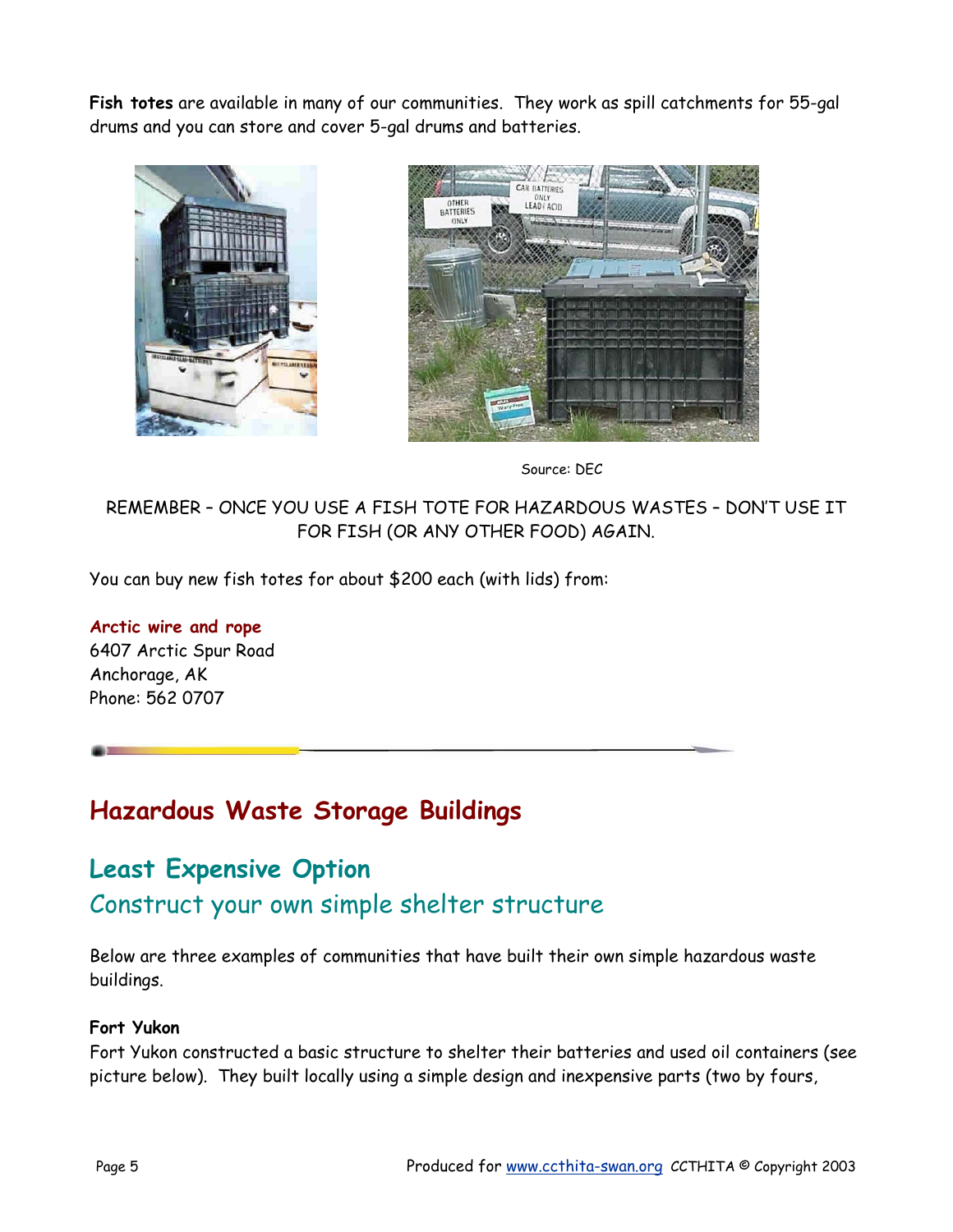posts, and tin roofing). The shelter keeps out rain and snow so containers stay in good condition longer. **The whole structure only cost a couple hundred dollars**. If you would like to find out more information about the structure built at Fort Yukon, you can contact Vicki Thomas at the Fort Yukon Tribal Council (Tel: 662 2581).



Fort Yukon's Haz Waste storage structure

### **Ouzinkie**

Ouzinkie constructed a hazardous waste shed a few years ago. This basic shed is about 18'x10' and is located at their landfill. People can drop off their hazardous wastes there during open hours. They used spruce for the main structure and siding. Roof materials were salvaged from local projects. A geosynthetic liner was purchased to line the floor of the shed and a double door was installed on the side. Last, a sign was put up to let people know what they can and cannot drop-off.

If you would like to talk to Ouzinkie about their hazardous waste shed contact: Tom Quick at 680-2209.

### **Thorne Bay**

The City of Thorne Bay built nifty hazardous waste storage building with some bonus features. See the below diagram. Their shed is divided into three separate storage areas. The separate areas are for storing wastes that should not be placed together. This shed has spill gutters, venting, and fencing. People can store materials inside the fence, but outside the shed. The roof extends over part of the outside fenced area, for extra sheltered space. Give Russ Station a call at the City of Thorne Bay to ask about their design. Phone: 828 3380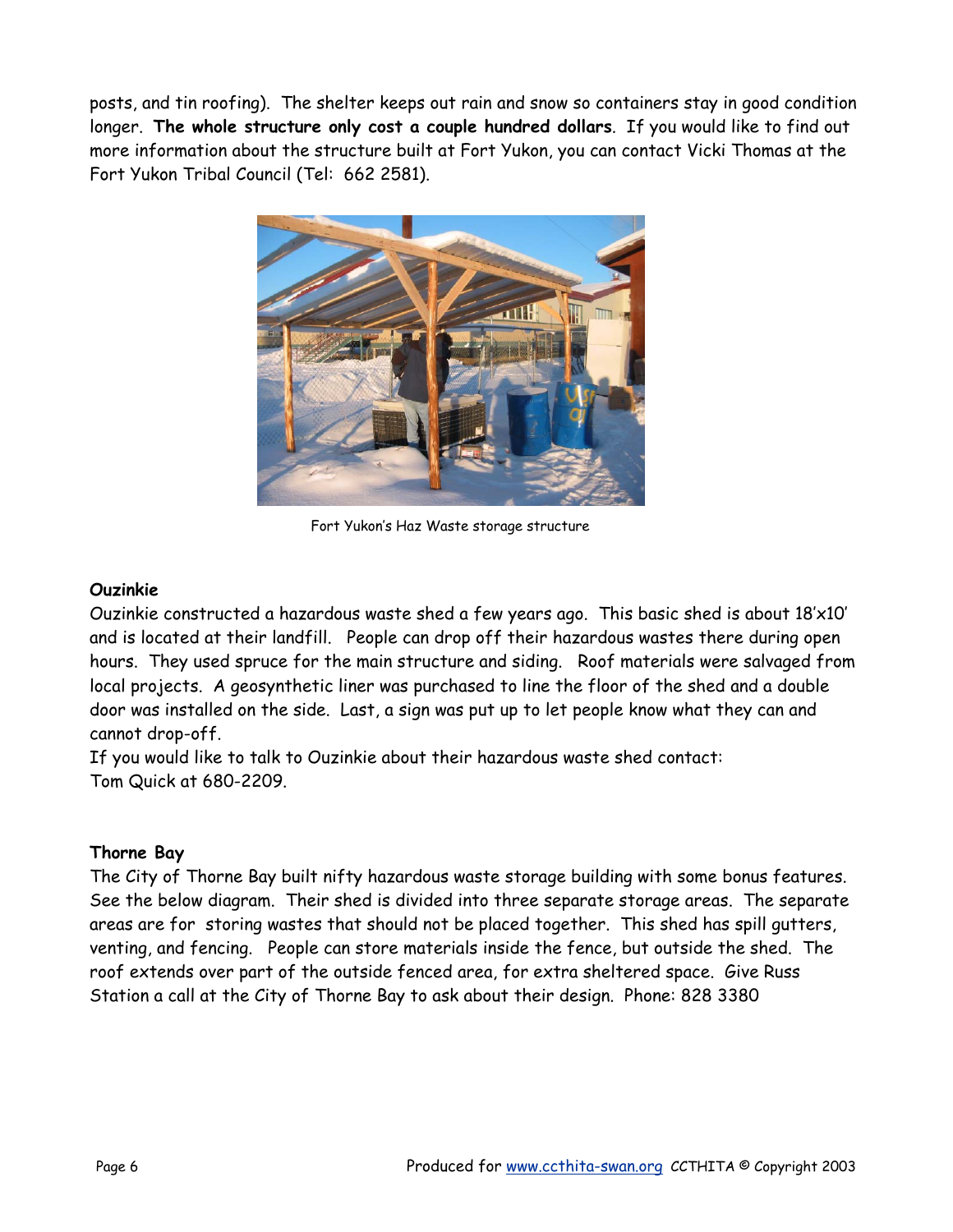

Here are some other examples of simple hazardous waste storage sheds:



Dennis Lundine, DEC

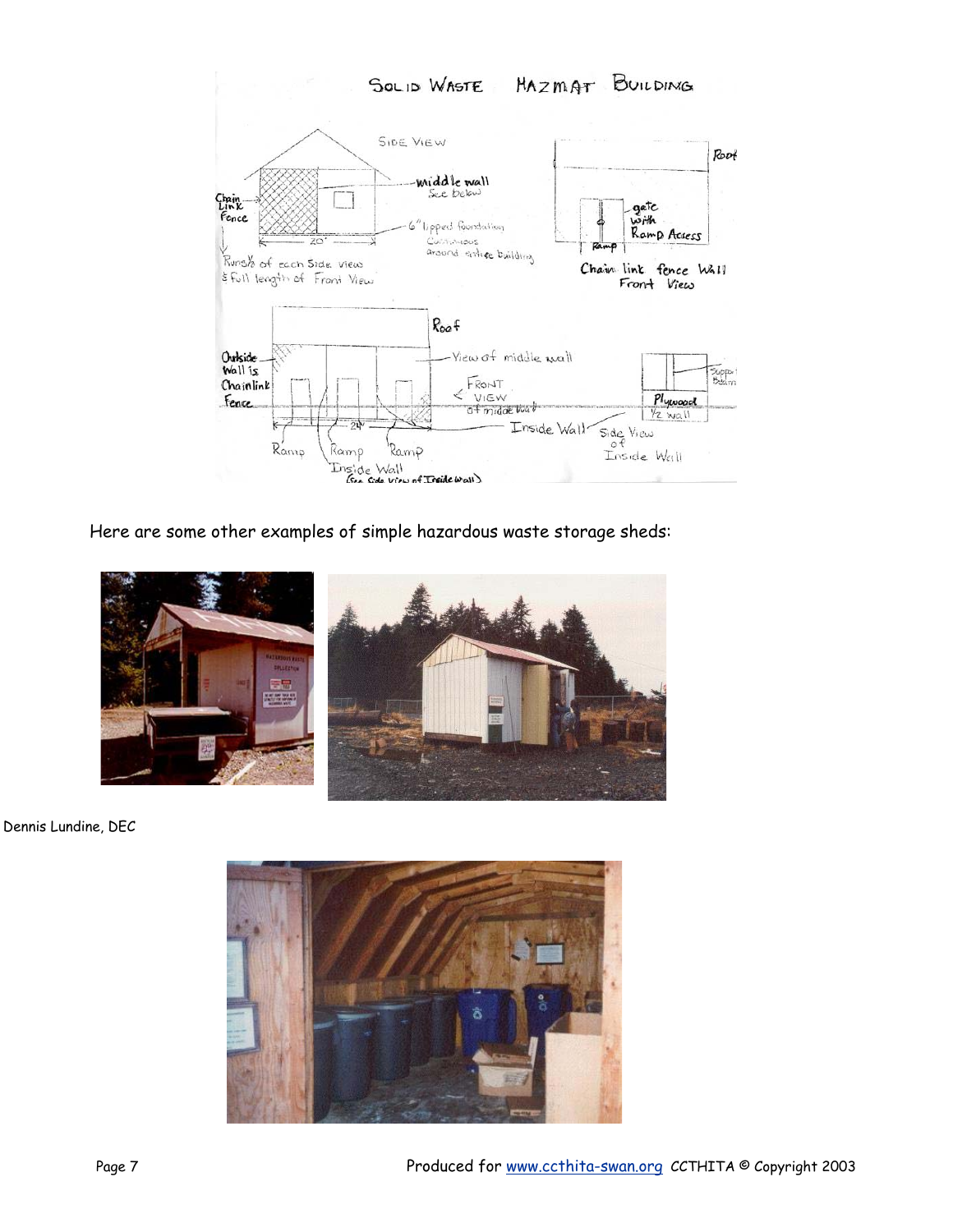# **Hazardous Waste Storage Buildings**

# **Moderately Expensive Option**

Convert or purchase a used shipping container for storage



### **Modifications**

You can modify the containers to suit your community's needs. For example, you can order a lock box to put on the container to keep it secure. Spill catchments can be installed on the floor to collect any wastes that spill or leak. Shelving can be added to increase storage room and organize smaller items.

Whatever else you do - **it is a good idea to install air vents.** Hazardous waste vapors need a way to escape and not build up.

Side vents are generally called "louvered vents" and they look something like this:





Vents on top of the container are "turbine vents and look like this :



Listed below are a few companies that sell used containers. Give them a call to find out about their current container and modification prices.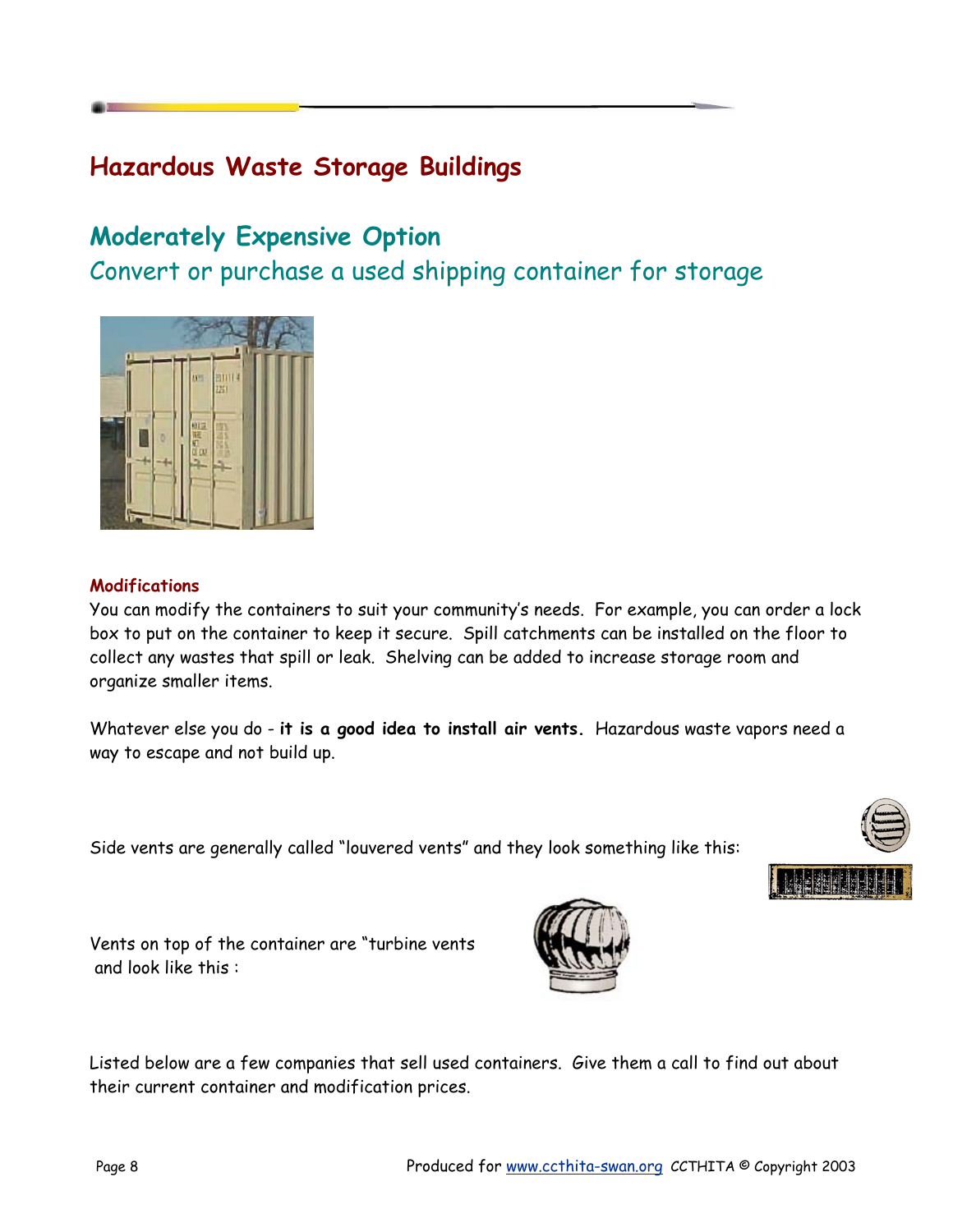### **A note on shipping the containers:**

Some communities have been able to get **FREE container shipping**  when the container is used for a shipment coming already to the community. If a barge shipment is planned for your community, **contact the barge company to see if the container you buy can** 

**be used to hold the goods you are shipping.** The barge



companies generally require the containers to be "normal" size (because they stack the containers on the barge in a certain way). So, containers with some modifications (like lock boxes that stick out), may make it more difficult to get free shipping. If the container precludes free shipping, you can purchase the materials for the modifications and install the parts yourself once the container arrives.

### **Who sells them?**

Listed below are a few companies that sell used containers, including modifications.

### **McKinney Trailers and Containers**

20 foot containers are approx \$1300 40 foot containers are approx \$1200 Address: 4450 B St. N.W. Auburn, WA 98001 Phone: 1 (800) 773-0903 Web: www.e-mckinney.com

### **Northland Barge**

20 foot containers are approx \$1500 Contact Mike Hamm or Robert Jones Phone: 276 4030

### **Alaska Cargo Transport Inc**

20 foot containers are approx \$2500 Address: 825 Whitney Rd Anchorage, AK Phone: 276-3535

#### **Pacific Northwest Equipment**

20 foot containers are approx \$1600 40 foot containers are approx \$1800 Address: 3161 Elliott Ave. Suite 340 Seattle, WA 98121 Phone: 1 (800) 659-0147 or 1 (206) 286-3177 Web: www.pnwgroup.com

### **Modern Motor Used Equipment**

20 foot containers are approx \$1800-\$2000 40 foot containers are approx \$2200-\$2400 They also sell insulted exrefrigerator containers for approx \$2100 Address:  $701 \text{ E } 104^{\text{th}}$  Ave Anchorage, AK Phone: 344-3008